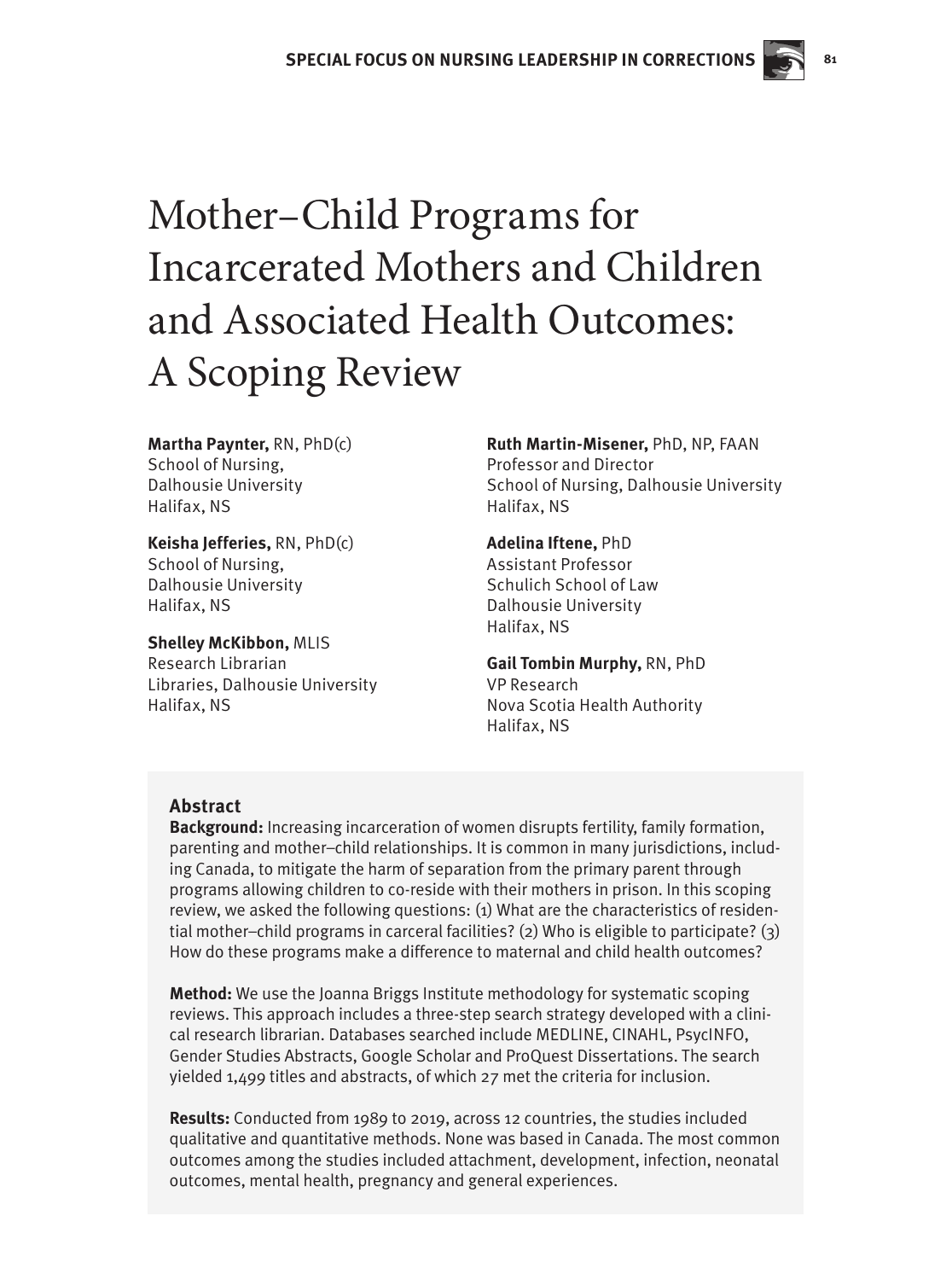**Discussion:** Although supporting attachment, mother–child program participation is complex and challenging. High morbidity in the incarcerated population and lack of data collection before and after program participation prevent conclusions, and wide variations in contexts prevent comparisons.

**Benefits from Reading:** This scoping review illustrates the complexity of maternal and child health outcomes associated with mother–child programs. Initiation or continuation of or changes to such programs must be made with careful consideration.

## **Introduction**

In Canada, and globally, women are the fastest growing population in prisons (Sawyer 2018). Women face many threats to health during incarceration, such as disruption in therapies, isolation from support systems and restricted access to health services. Worldwide, it is estimated that over two-thirds of incarcerated women are mothers (Glaze and Maruschuk 2010; Kouyoumdjian et al. 2016; McCampbell 2005). The increasing incarceration of women disrupts fertility (Jones and Seabrook 2017), family formation (Sufrin 2017) and parenting and mother–child relationships (Poehlmann 2005). Correlated with high rates of physical and sexual abuse, incarcerated women are at an elevated risk of posttraumatic stress (Jones et al. 2018) and substance use (Farrell MacDonald et al. 2015) – factors that may destabilize any mother–child relationship. Recognizing the potential for nurse leadership in addressing the policies and practices of care for incarcerated mothers with young children, we sought to review what researchers have studied with respect to programs that keep mothers and children together during the period of incarceration.

Separation of mothers from their children through incarceration poses additional threats and harms for mothers, including distress and anxiety (Shamai and Kochal 2008); loneliness, depression and pain (Chambers 2009); and fear of losing custody of their children and concern about their care (Luke 2002). Their children also face increased risks. Turney (2018) found that children with incarcerated parents are exposed to nearly five times as many adverse events as children who do not have this experience. Moreover, the children of incarcerated parents are at an increased risk of developing antisocial behaviours (Murray et al. 2012).

To reduce the harm of separation to both the mother and the child, some prisons allow children to co-reside with their mothers under the mother–child programs (MCPs) (Goshin et al. 2017). These programs have existed since at least the 1800s (Craig 2009) and are increasingly prevalent in North America (Goshin and Byrne 2009). MCPs may include parenting skills classes, counselling and prison nursery or off-site daycare services (Johnson 2017). The co-residential feature of these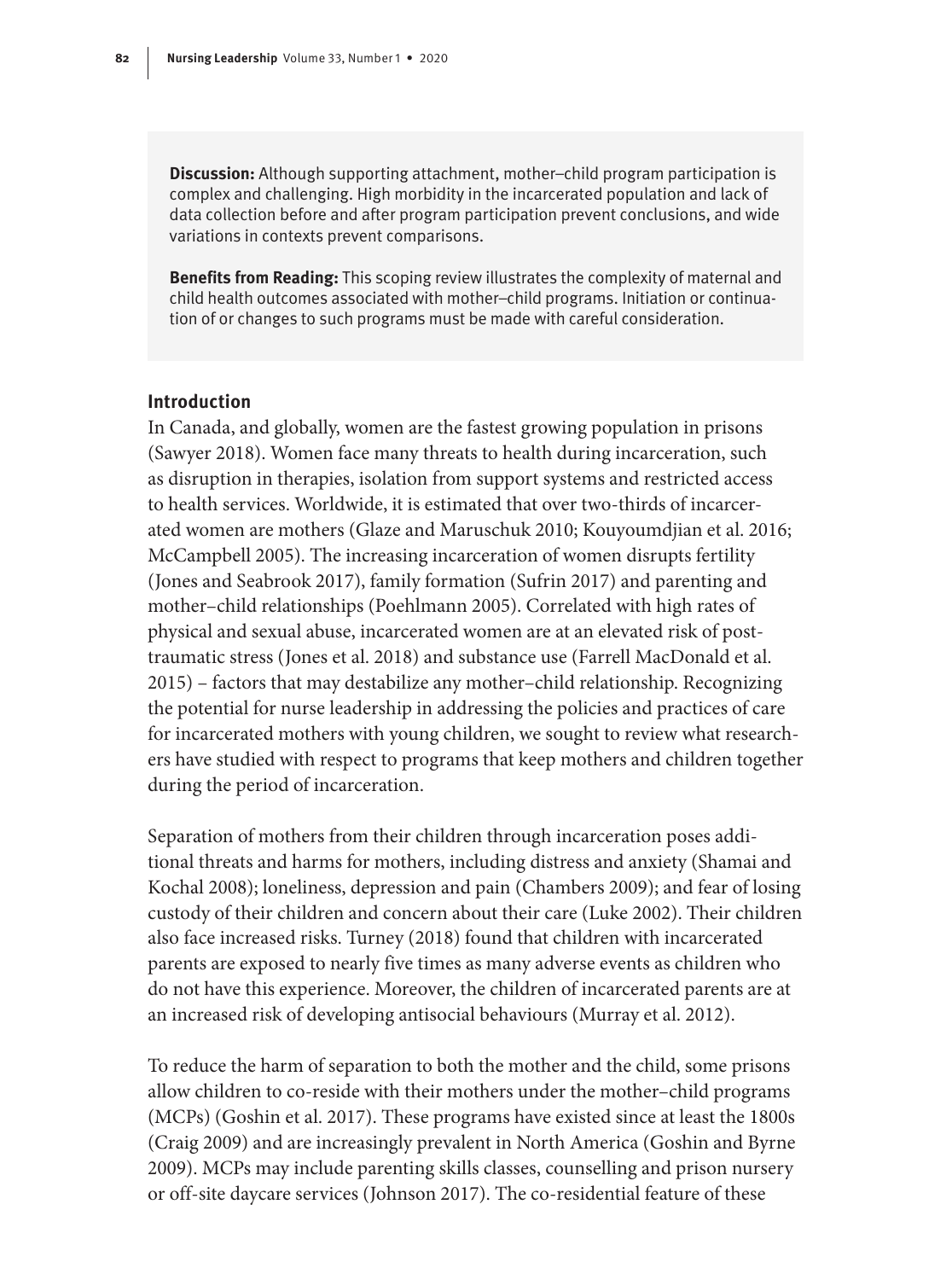programs differentiates them from other didactic or visitation parenting programs that may also be offered in prisons (Tremblay and Sutherland 2017). Researchers have found that in facilities that promote co-residing, mothers may be more likely to initiate and maintain breastfeeding (Senanayake et al. 2001), maintain or develop healthy bonds with their children and develop positive feelings toward themselves, such as self-esteem and confidence (Carlson 2001).

The United Nations Office on Drugs and Crime (UNODC) (2011) *Rules for the Treatment of Women Prisoners and Non-custodial Measures for Women Offenders*, known as the "Bangkok Rules," articulate principles for MCPs. They were unanimously adopted by the United Nations (UN) member countries, including Canada (UNODC 2011) (Box 1). Many rules refer to children and suggest that prisons have a responsibility for monitoring and evaluating the health of mothers and children in co-residential programs.

| Box 1.                                                                                                                                                                                                                                                                   | "Bangkok Rules" regarding mother-child programs |                                                                                                                                                                                                                                                                                                                                                  |                                                                                                                                                                                                                                                                                                                                                     |
|--------------------------------------------------------------------------------------------------------------------------------------------------------------------------------------------------------------------------------------------------------------------------|-------------------------------------------------|--------------------------------------------------------------------------------------------------------------------------------------------------------------------------------------------------------------------------------------------------------------------------------------------------------------------------------------------------|-----------------------------------------------------------------------------------------------------------------------------------------------------------------------------------------------------------------------------------------------------------------------------------------------------------------------------------------------------|
| <b>Rule 2: "Prior to or on</b><br>admission, women with<br>caretaking responsibilities<br>for children shall be<br>permitted to make<br>arrangements for those<br>children, including the<br>possibility of a reasonable<br>suspension of detention"<br>(UNODC 2011: 8). |                                                 | <b>Rule 33: "Where children are</b><br>allowed to stay with their<br>mothers in prison, awareness-<br>raising on child development<br>and basic training on the<br>health care of children shall<br>also be provided to prison<br>staff, in order for them to<br>respond appropriately in times<br>of need and emergencies."<br>(UNODC 2011: 4). | <b>Rule 42: "The regime of</b><br>the prison shall be flexible<br>enough to respond to<br>the needs of pregnant<br>women, nursing mothers<br>and women with children.<br>Childcare facilities or<br>arrangements shall be<br>provided in prisons in order<br>to enable women prisoners<br>to participate in prison<br>activities" (UNODC 2011: 15). |

The right to be parented is enshrined in the United Nations *Convention on the Rights of the Child* (United Nations Human Rights 1989).

Yet it appears that only a small portion of incarcerated mothers have access to, or participate in, MCPs. For example, although one third of all incarcerated women in the world are imprisoned in the United States, there are only nine MCPs in the country, located in eight of 50 states (Goshin and Byrne 2009; Goshin et al. 2017). There are six MCPs in England, with a total of 65 places, and yet, the program is rarely full (Dolan 2019).

Although each of the six federal prisons for women in Canada in theory has MCPs (CSC 2016), research has found only a small number of women per year use the program (Brennan 2014). Black women, women of colour and Indigenous women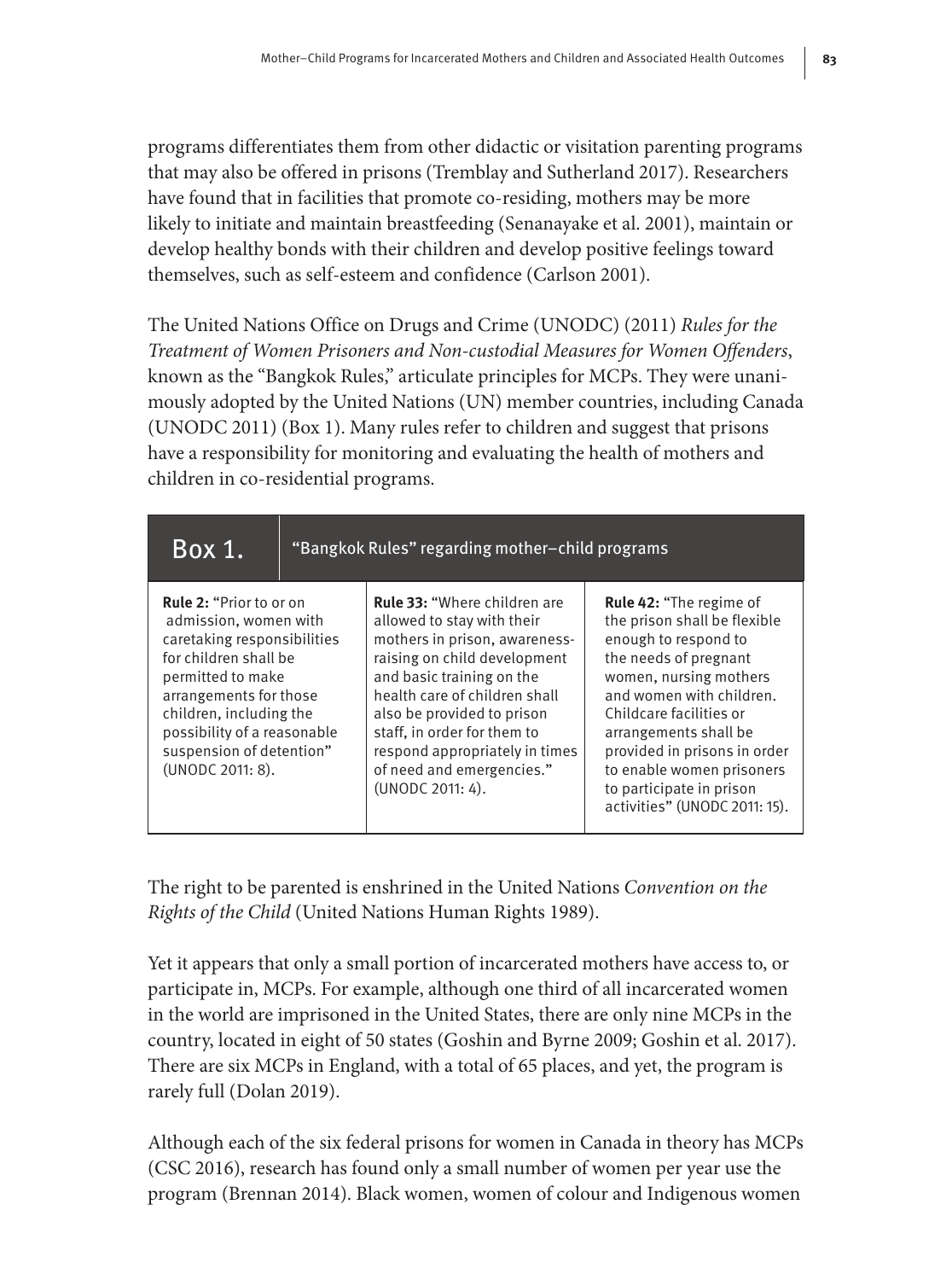may be less likely to meet eligibility criteria, largely due to their disproportionate likelihood of being classified at higher security levels (Miller 2017).

## **Literature Review**

Although most countries in the world allow mothers and children to live together in prisons (Warner 2015), MCPs are understudied and under-documented. Neither Correctional Services Canada (CSC) nor the federal watchdog for corrections, the Office of the Correctional Investigator, routinely collects health data among MCP participants. MCP programs are costly. The annual cost per woman (not accounting for children) in federal incarceration is \$83,861. The cost per new bed expansion in women's facilities is \$259,894 and for women in structured living environments is \$533,765 (Office of the Parliamentary Budget Officer 2018). To justify continuation, changes or expansion, high-quality research must inform what types of MCPs exist, who is eligible to participate, rates of participation and to what extent MCPs make a difference to maternal and child health outcomes.

In our preliminary search in February 2019 of the Joanna Briggs Institute (JBI) (2019) Database of Systematic Reviews and Implementation Reports, CINAHL, Cochrane Library, PsycINFO and MEDLINE, we found no existing scoping or systematic reviews specifically addressing health outcomes associated with MCPs in carceral facilities. Ward (2018) authored an unpublished systematic review on the impact of MCPs on mothers' recidivism. All five databases included studies that were based in the United States, and all suggested MCPs result in a reduction in reoffence (Ward 2018). A rapid review of MCPs by Shlonsky et al. (2016), prepared for the Victorian Department of Justice and Regulation in Australia, focused on child outcomes broadly, mothers' parenting skills and mothers' recidivism. Only one of the studies in the review demonstrated MCPs to be associated with differences in outcomes related to children's health or well-being.

Given the paucity of literature about MCPs, the aim of this scoping review was to systematically map what is known about MCP eligibility criteria, review MCP program characteristics and discern the health outcomes for mothers and children in research examining the health of MCP participants. The results were analyzed to determine: the implications for policy governing the services for incarcerated mothers and their children, nursing practice when caring for this population and future research to address the needs of this marginalized population.

## **Methods**

#### Research Questions

The questions that guided this scoping review were as follows: (1) What are the characteristics of MCPs and carceral facilities, such as whether they are full-time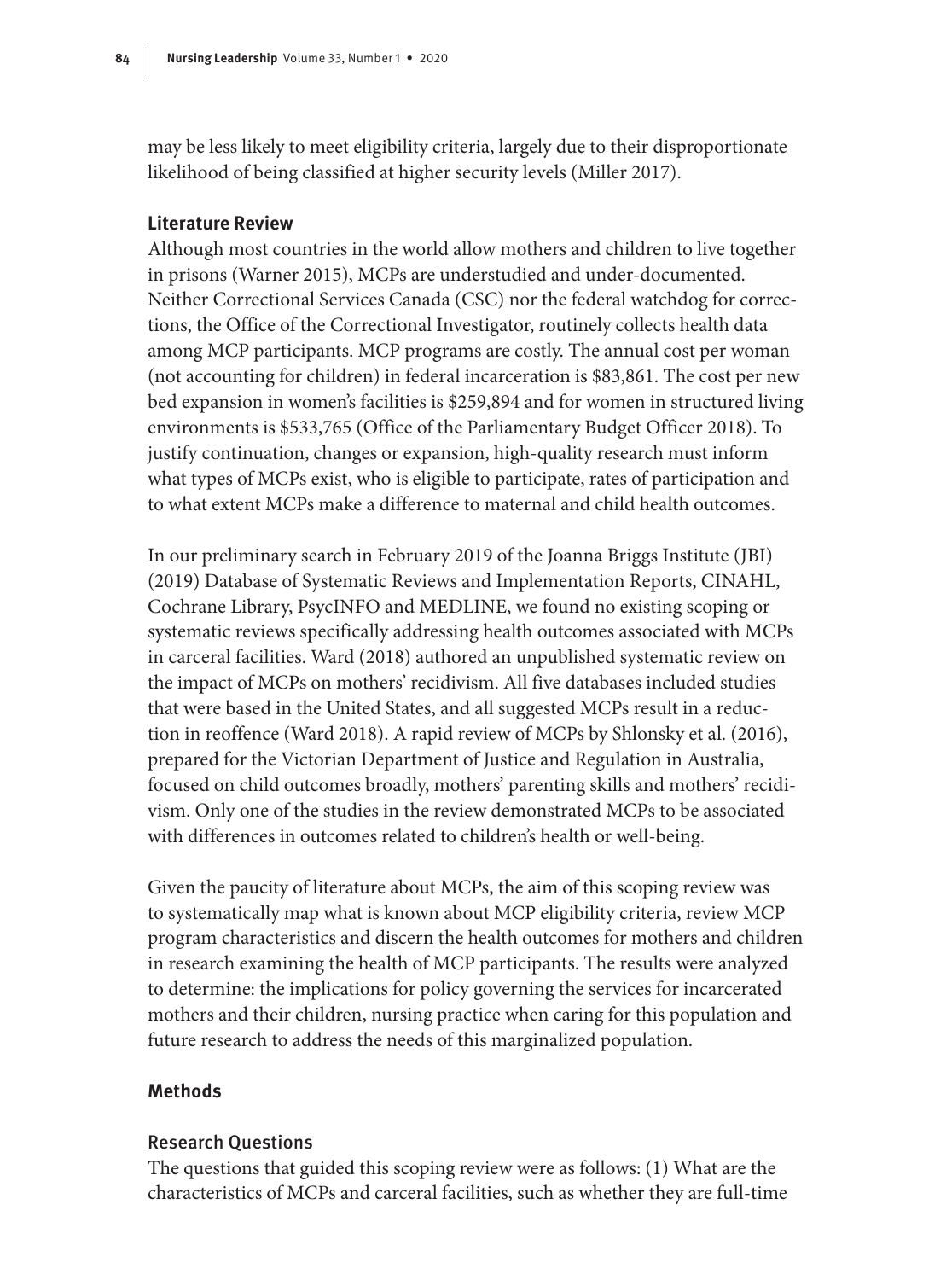or part-time and whether they are within the carceral facility or located in the community? (2) What are the eligibility criteria for mothers' and children's participation, such as non-eligibility for adult participants convicted of violent offences or age restrictions for child participants? (3) What health outcomes have been studied among mother and child participants, such as peripartum depression and breastfeeding among adult participants and birthweight and feeding experience among child participants?

# Design

We conducted a scoping review following the JBI (2019) methodology. The population of interest was MCP participants. The concept was MCP characteristics, eligibility criteria and participant health outcomes. The context was incarceration.

# Search strategy

The JBI method uses a three-step comprehensive search strategy to find both published and unpublished studies: First, an experienced medical librarian led a limited search of MEDLINE and CINAHL using keywords. She analyzed the text in the titles/abstracts and index terms to develop a tailored search strategy for each information source. Keywords included the following: carceral, penal, custod\*, jail, prison\*, incarcerat\*, correction\*, penitentiar\*, detention, inmate\*, offender\*; baby, infant, child, newborn; co residential, residential, resid\*, onsite, liv\* with; mother\*, maternal, antenatal, postpartum.

Second, databases were searched using the keywords and index terms identified from the initial limited search. The databases we searched included the following:

- MEDLINE,
- CINAHL,
- PsycINFO and
- Gender Studies Abstracts.

The search for unpublished studies included the following:

- Internet search engine (first 100 hits on Google Scholar) and
- ProQuest dissertations.

A full search strategy for CINAHL is detailed in [Appendix 1](http://www.longwoods.com/content/26189) (available online at [www.longwoods.com/content/26189\)](http://www.longwoods.com/content/26189). Finally, to help identify any additional studies, the reference lists of all literature meeting the inclusion criteria of this review were examined for potentially relevant studies. The JBI method for scoping reviews does not include quality assessment of the studies, and as such, this was not performed.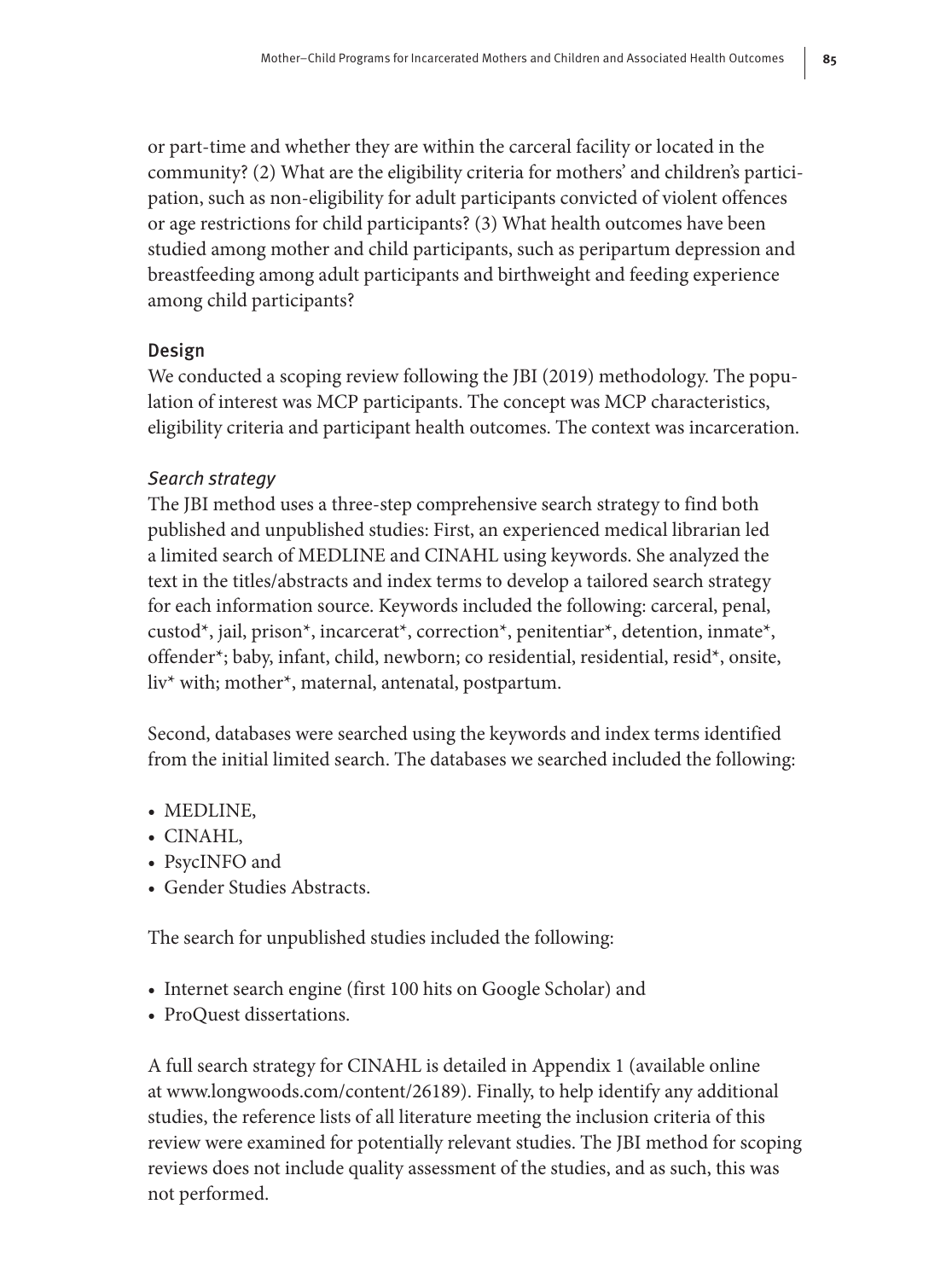## Inclusion criteria

This scoping review included studies with participants who met the following criteria: mothers and/or their children, regardless of age, who participated in an MCP during maternal incarceration. We included transgender women in the term "mother." Community-based and carceral facility-based programs were included. All adult (mother) participants must have been serving a custodial sentence during participation in the MCP. Studies conducted in the community or in carceral facilities, for example, jails, prisons, detention centres, police lock-up, immigration detention and juvenile detention, were included.

This scoping review considered studies of health outcomes associated with MCPs for incarcerated mothers. Deciding what counted as a "health outcome" was difficult and our judgments are a limitation. This review included experimental and quasiexperimental study designs as well as qualitative research, such as ethnographies, case studies and studies using grounded theory and phenomenology. Only studies or protocols published in English were included. No specific date range was used.

#### Exclusion criteria

This review excluded fathers or parents not specified as "mothers." We excluded non-residential programs, such as parenting education programs, and programs for formerly incarcerated people, such as those on parole. This review excluded residential drug treatment programs unrelated to criminal charges. As the focus on this review and the keywords addressed health, we did not consider studies that examined outcomes not described as health related, such as educational attainment of children or recidivism rates among mothers, although we recognize that these are likely to influence health experiences. The review did not include systematic reviews, literature reviews, commentaries or editorials and excluded all publications not available in full text in English.

#### Study selection

Following the search, all identified citations were collated and uploaded on Covidence. Duplicates were identified and deleted. Two reviewers independently screened the titles and abstracts for assessment against the inclusion and exclusion criteria. Titles and abstracts that met the inclusion criteria were retrieved in full and assessed by two independent reviewers using the inclusion criteria. Where any conflicts occurred, a third reviewer was available to assist. Full-text studies that did not meet the inclusion criteria were excluded.

The search strategy retrieved 1,499 hits. Removal of 212 duplicates resulted in 1,287 articles for title and abstract review. Two reviewers independently screened articles to identify those eligible for full-text review. A total of 55 articles were included for full-text review, of which 27 met the inclusion criteria (Figure 1).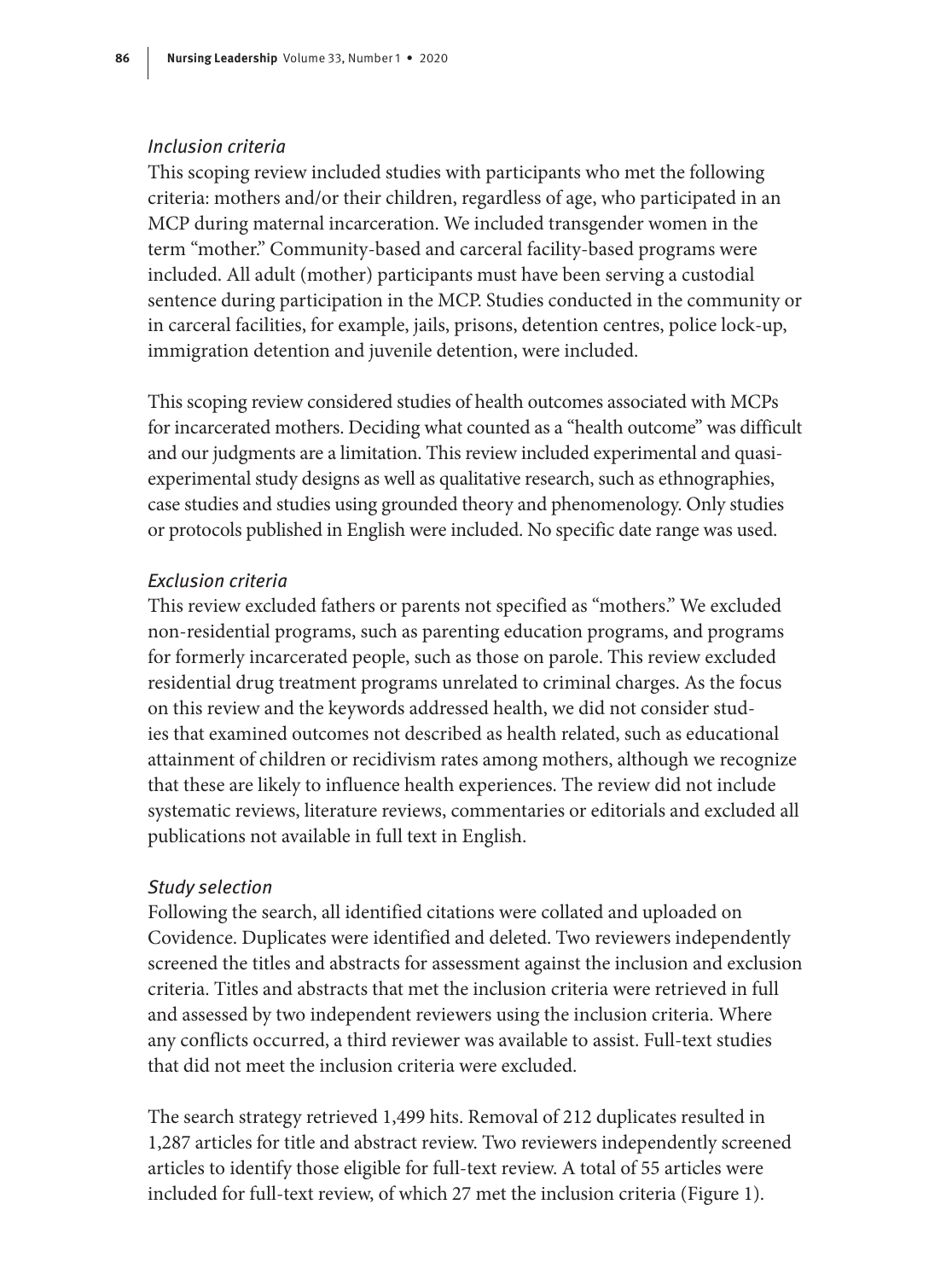

Source: Moher et al. 2009

Reasons for exclusion of 28 articles included the following: not research (10), duplicate (seven), not focused on health outcomes (seven), not the population of interest (two), not in English (one) and record could not be located (one). Please see Preferred Reporting of Items for Systematic Reviews and Meta-Analyses (PRISMA) in Figure 1, adapted from Moher et al. (2009).

## Data extraction

Data were extracted from included papers using Excel. The items extracted from the full text included study characteristics (e.g., year of publication, country), program eligibility criteria, program elements, study design and methods and health outcomes for mother and child participants (Table 1;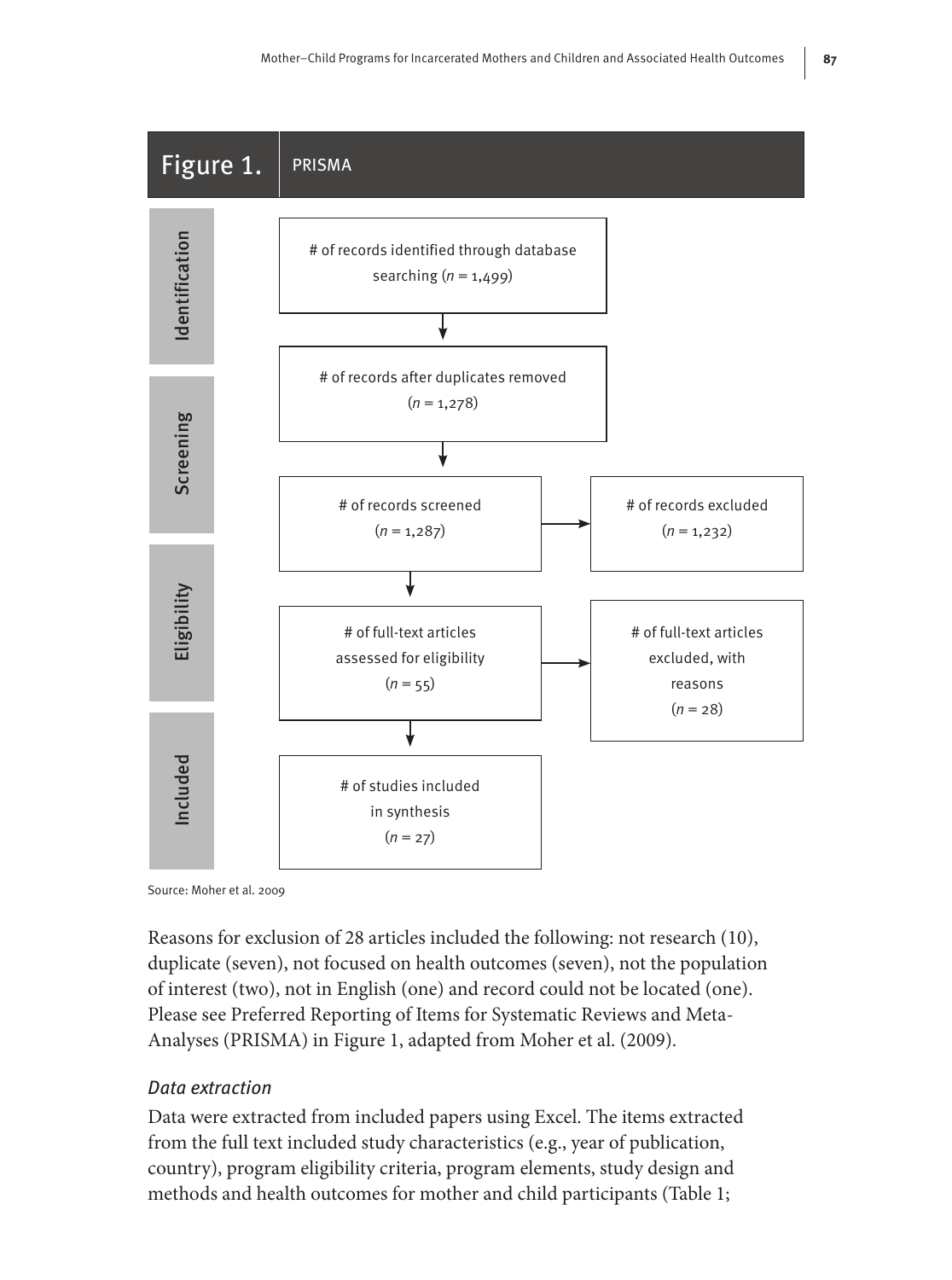go to [www.longwoods.com/content/26189\)](http://www.longwoods.com/content/26189). Any disagreements that arose between the reviewers during data extraction were resolved through discussion.

# **Results**

## Study Characteristics

The 27 studies were published between 1989 and 2019. The settings included 12 countries: one study each in Brazil (Leal et al. 2016), India (Planning Commission 2006), Iran (Rahimipour Anaraki and Boostani 2014), Italy (Ferrara et al. 2009), Portugal (Freitas et al. 2016), South Africa (Eloff and Moen 2003), Spain (Jiménez and Palacios 2003), Sri Lanka (Senanayake et al. 2001), Turkey (Kutuk et al. 2018) and the United Arab Emirates (Al Salami et al. 2018); six in the United Kingdom (Baradon et al. 2008; Birmingham et al. 2006; Catan 1989; Dolan et al. 2013; Gregoire et al. 2010; Sleed et al. 2013); and 11 in the United States (Barkaukas et al. 2002; Borelli et al. 2010; Byrne et al. 2010; Carlson 2001; Cassidy et al. 2010; Condon 2017; Fritz and Whiteacre 2016; Goshin 2015; Goshin et al. 2014; Lennon 1992; Schehr 2003). None of the studies was based in Canada.

Study designs included eight qualitative studies (Baradon et al. 2008; Condon 2017; Eloff and Moen 2003; Freitas et al. 2016; Fritz and Whiteacre 2016; Goshin 2015; Rahimipour Anaraki and Boostani 2014; Schehr 2003), 16 quantitative studies (Al Salami et al. 2018; Barkaukas et al. 2002; Borelli et al. 2010; Byrne et al. 2010; Carlson 2001; Cassidy et al. 2010; Catan 1989; Dolan et al. 2013; Ferrara et al. 2009; Goshin et al. 2014; Gregoire et al. 2010; Jiménez and Palacios 2003; Kutuk et al. 2018; Lennon 1992; Senanayake et al. 2001; Sleed et al. 2013) and three mixed-methods studies (Birmingham et al. 2006; Leal et al. 2016; Planning Commission 2006). Sample sizes varied from three, as in the study by Schehr (2003), to 495, in the mixed-methods study by Leal et al. (2016).

# Program Eligibility

A total of 16 studies included information regarding eligibility criteria for participation in the MCP. Common criteria included child age limits or length of participation limits and ineligibility of mothers with a history of violent offences. Additional requirements included that applicants be pregnant when they applied, demonstrate the ability to parent and pass urine drug screens. Both Gregoire et al. (2010) and Birmingham et al. (2006), whose studies are set in the United Kingdom, reported subjective determination of the "best interests of the child" as a condition for participant eligibility.

## Program Characteristics

The evidence in this review points to great variation in characteristics associated with the MCP. Nine studies did not include information about MCP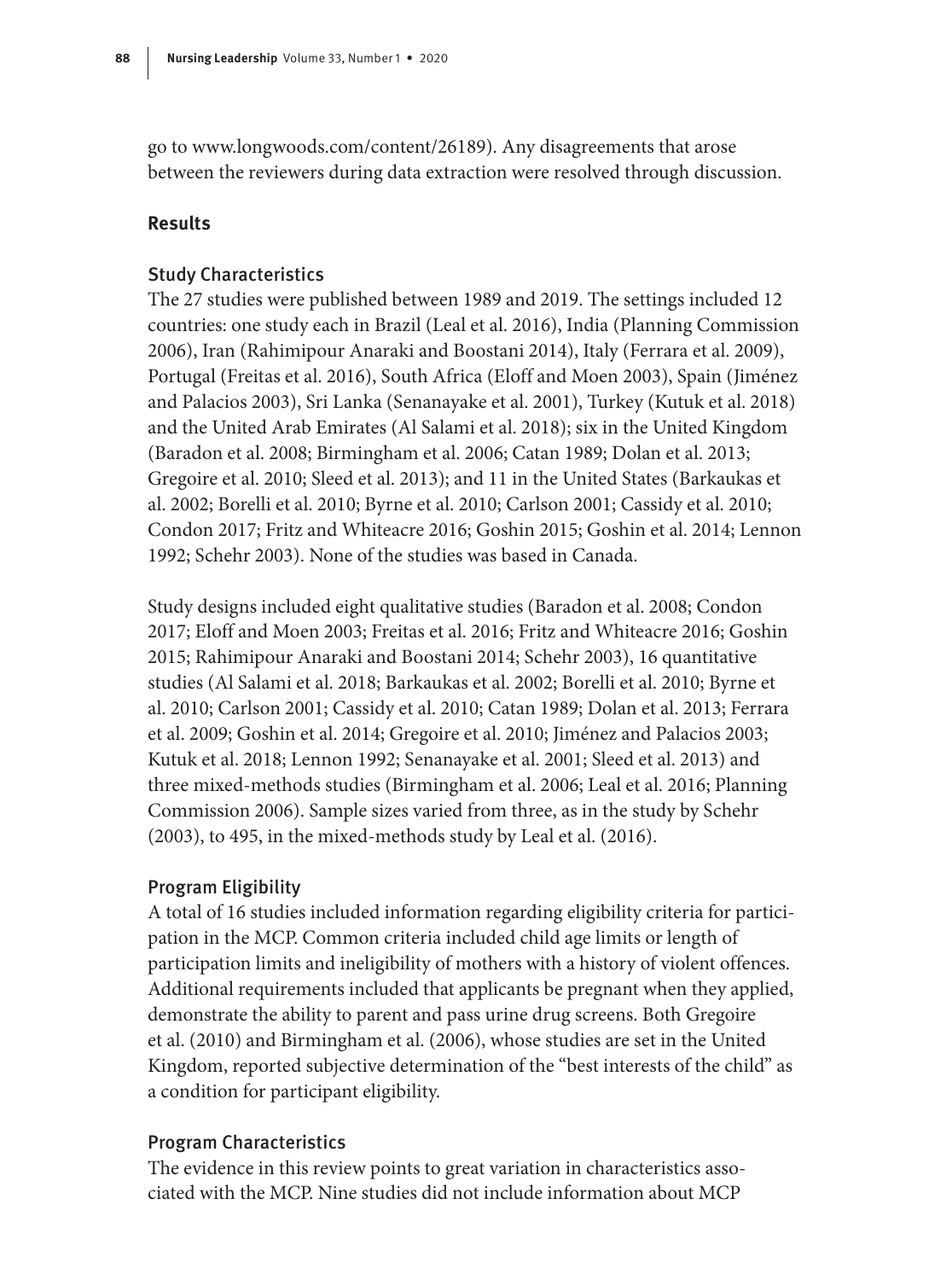characteristics. A few programs had multiple supplemental elements: Condon (2017) described monthly pediatrician visits, therapeutic childcare, support and coaching for mothers; by contrast, Senanayake et al. (2001) described children accompanying their mothers to prison labour placements. One study (Sleed et al. 2013) compared groups within an MCP: the case group received access to an extra intensive parenting program, whereas the control did not.

# Health Outcomes

A total of 14 studies examined child outcomes and 19 examined maternal outcomes. Common health outcomes among the child-focused studies were breastfeeding (six), development (five), neonatal outcomes (three), attachment (three), infection (three) and immunization (two). Studies examined more than one outcome. Common health outcomes among the mother-focused studies included mental health/stress (seven), qualitative experiences (six) and perinatal (six). Seven studies presented outcomes for both mothers and children.

## Child outcomes

In this review, seven studies mentioned breastfeeding. Lennon (1992), based in the United States, and the Planning Commission (2006), based in India, found that 20% of MCP participants breastfed. Both Senanayake et al. (2001), based in Sri Lanka, and Ferrara et al. (2009), based in Italy, found that 70% of MCP child participants were breastfed. Barkauskas et al. (2002), based in the United States, found that 19.4% of MCP participants breastfed at discharge from hospital, compared with 2.9% of controls who were incarcerated mothers unable to return to the prison with their infants. Fritz and Whiteacre (2016), also in the United States, found breastfeeding rates of 60% for MCP participants compared to 33% for non-participants. Kutuk et al. (2018) in Turkey found a mean duration of breastfeeding of 8.3 months for MCP participants.

All five studies that examined child development used an established tool. Four generated results that suggested no marked developmental harm associated with MCP participation (Catan 1989; Goshin et al. 2014; Jiménez and Palacios 2003; Lennon 1992). However, Kutuk et al. (2018) found that 14 of the 26 children in their study experienced a developmental disorder.

Three studies examined neonatal outcomes. Barkauskas et al. (2002) found birth weights, gestational age and neonatal APGAR health scores among children in MCPs to be similar to those of children in the control condition. Ferrara et al. (2009) found a statistically significant difference in the gestational ages at birth of babies born to the in-prison group (lower) versus the control, as well as earlier time of weaning. Lennon (1992) found nine of the 116 infants in her study to be born preterm.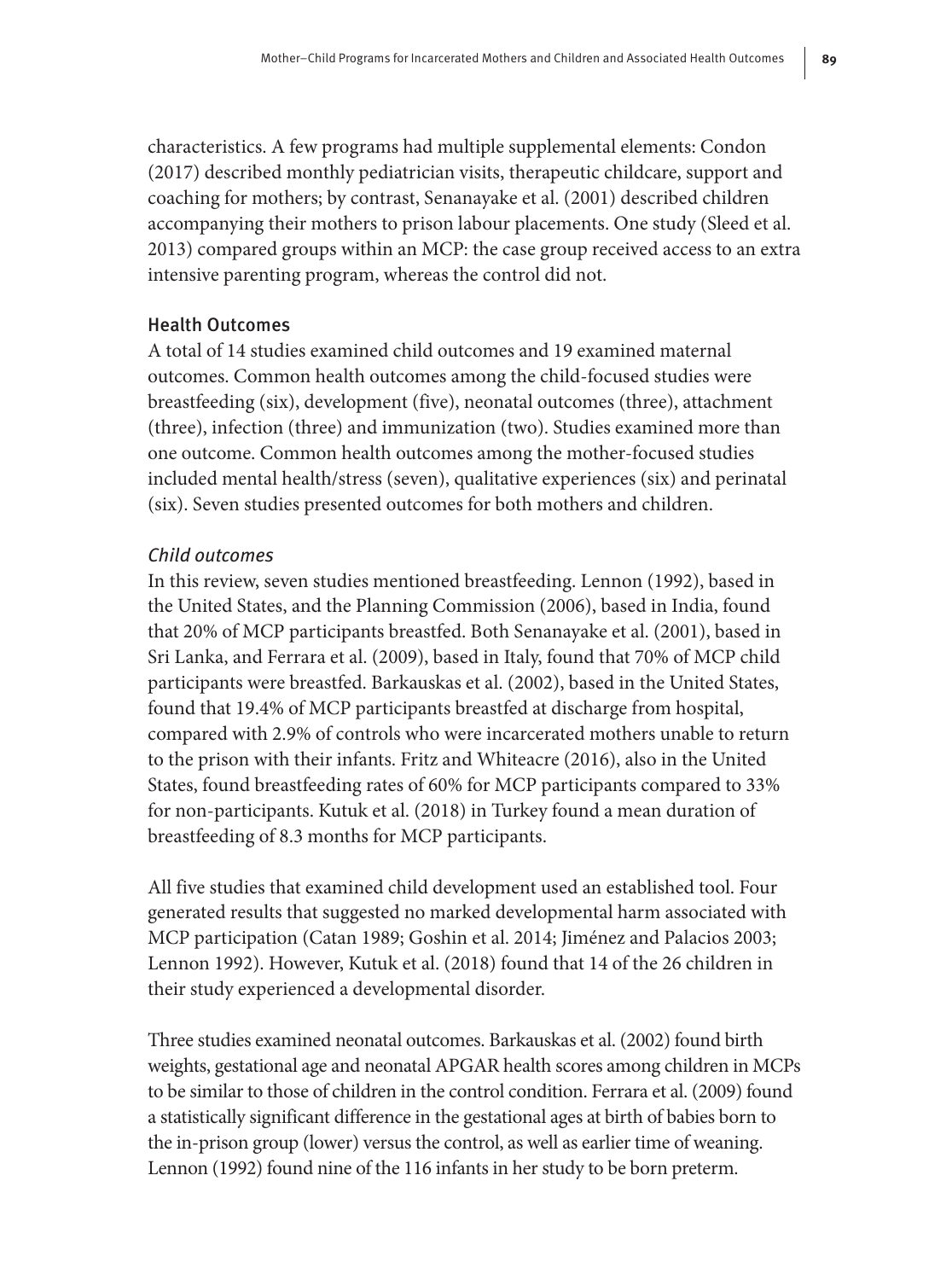All three studies that explored attachment found favourable or normal levels among the child participants in MCPs (Byrne et al. 2010; Cassidy et al. 2010; Condon 2017).

The three studies examining infection and two examining vaccination were less uniform in their findings. Ferrara et al. (2009) found higher rates of respiratory illness among the case group (MCP) than in controls and inadequate immunization among MCP children. Among the 116 infants in her study, Lennon (1992) found 182 incidences of respiratory illness and 135 of ear infection (children could be ill more than once). In a sample of 30 children, Senanayake et al. (2001) found that 23% had scabies, 10% had pediculosis and 7% had impetigo; all immunizations were up to date.

#### Maternal outcomes

Each study in our review used established tools for measurement of maternal outcomes. As shown in Table 1, results varied. In their sample of 55 MCP participants, Birmingham et al. (2006) found that 35% had personality disorders, 35% had a neurotic disorder, 16% had a "hazardous drinking" disorder and 36% had drug use disorders. Of the participants, 31% had current need for mental health treatment. In their sample of 85, Dolan et al. (2013) found that 51% had depression and 57% had anxiety. Goshin et al. (2014) found that one third of the caregivers of the 47 infants in their study reported prenatal substance use or problem drinking. In their sample of 112, Gregoire et al. (2010) found that 90% had one or more of the five categories of mental disorder for which they surveyed. Kutuk et al. (2018) found that all 24 mothers in their study scored in clinical ranges for emotional abuse, emotional neglect and physical neglect. Cassidy et al. (2010) found that Beck Depression Inventory scores fell on average among the 20 mothers who participated in the MCP, but that the result was not statistically significant. Sleed et al. (2013) did not find any change in depression scores over time among the 88 MCP participants in their study.

Although a dominant theme across the qualitative studies is the mother–baby dyad as its own "home" and "family" and the MCP as supportive, some researchers uncovered mental and emotional distress among participants. For example, Freitas et al. (2016) remarked, "Women whose children live with them in prison experience some advantages, but motherhood also increases suffering due to restrictions on liberty" (p. 415).

Perinatal outcomes included pregnancy rate, pregnancy intention, parity and mode of deliveries. The rate of pregnancy among incarcerated women in MCPs was reported to be 0.7% in one study (Birmingham et al. 2006) and 3% in another (Planning Commission 2006). Leal et al. (2016) identified high rates of unplanned or unwanted pregnancy among their study participants but did not provide an overall rate of pregnancy among incarcerated women. Although the mode of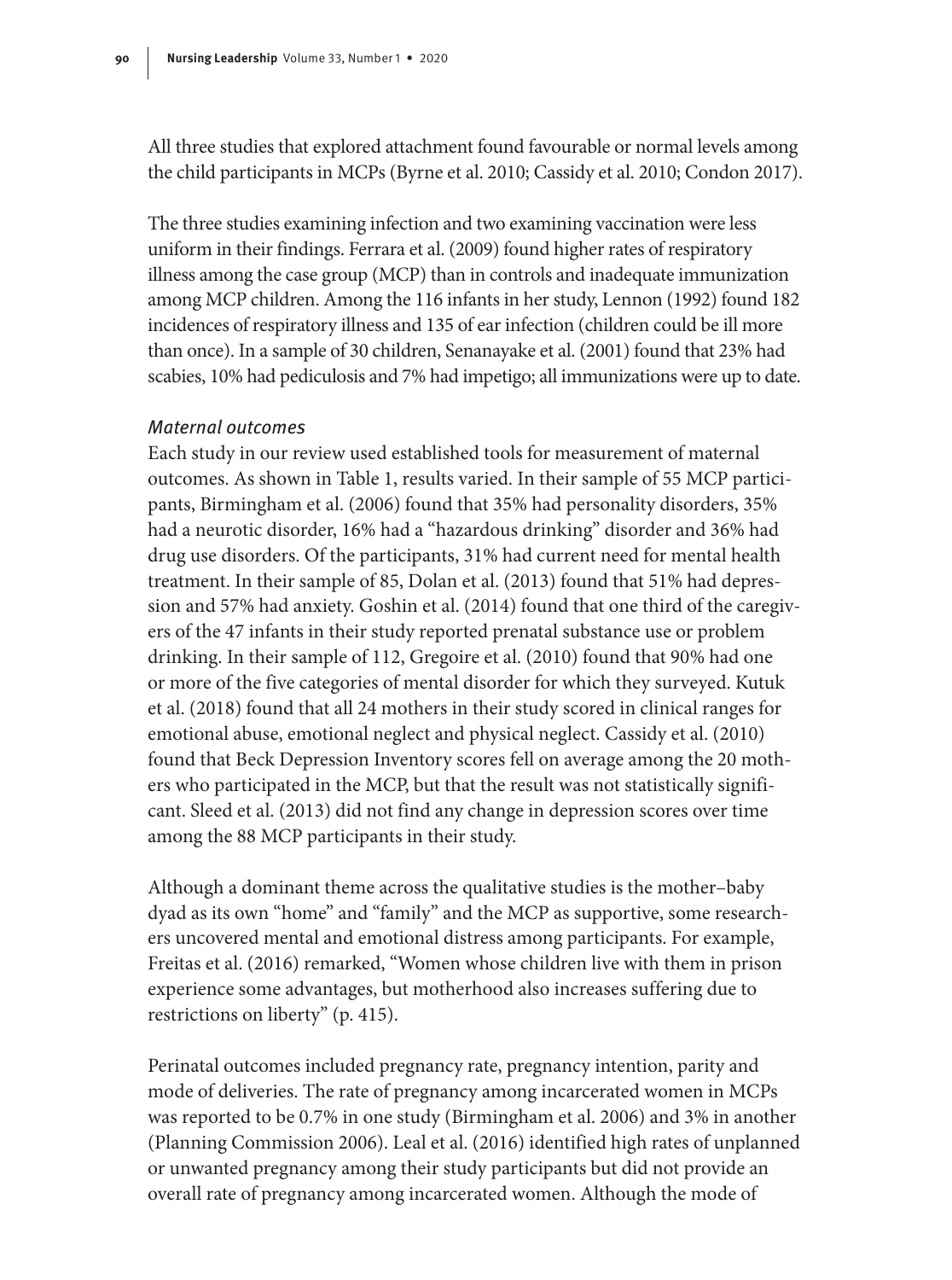delivery rates varied widely among the studies, no study identified the C-section rate among MCP participants as out of the ordinary for their context.

Importantly, two studies addressed carceral force: Leal et al. (2016) found that 36% of that respondents were held in restraints during labour. Fritz and Whiteacre (2016) reported that the use of ankle cuffs was a normal practice during birth, with 40% of the MCP participants reporting negative emotions regarding their use. The amount and the implications of carceral force remain curiously rare outcomes of study.

## **Discussion**

This systematic scoping review aimed to create an international picture of what types of health outcomes researchers have examined among participants in MCPs in carceral settings and how MCPs differ in terms of program characteristics and eligibility criteria. Given the sparsity of synthesized information, the scoping review approach was appropriate to begin to understand the nature of existing MCPs and the types of health outcomes under scrutiny and how they have been studied.

In a third of the studies in our review, the eligibility criteria for participating in MCPs are not described. Indeed, in some, participation is presented as maternal choice (Planning Commission 2006). Between the studies, criteria contradict each other: in some, the applicant must be pregnant (Cassidy et al. 2010); in others, up to three children may come with the mother. Sometimes, only those with a history of substance use may apply (Barkaukas et al. 2002); in others, participants must have a negative urine drug screen (Birmingham et al. 2006). As Gregoire et al. (2010) noted, although mental illness may not be a criterion for exclusion, the other criteria may effectively exclude potential participants with mental health concerns. In general, the only restriction in terms of the children was their age, usually limited to the first year of life. These wide differences in eligibility, and in the consequent differences in characteristics of participants, prevent any generalizations.

In Canada, the Commissioner's Directive 768 governs eligibility to the full-time federal MCP. Prospective applicants must have a child who is four years or younger, be classified as medium or minimum security and have no convictions for actions endangering a child (CSC 2016). Nurses may be able to directly support applicants by using their independent professional authority and leadership to influence expediting paperwork, supporting efforts for applicants to reach lower security classifications and by helping applicants frame their applications as in the best interest of the child.

The variability in MCP contexts impairs our ability to make comparisons among outcomes across multiple settings. The term "prison nursery," although used often, is obfuscating. It may refer to a unit in which mothers and children co-reside or to a nursery school/daycare option in addition to co-residence. The absence of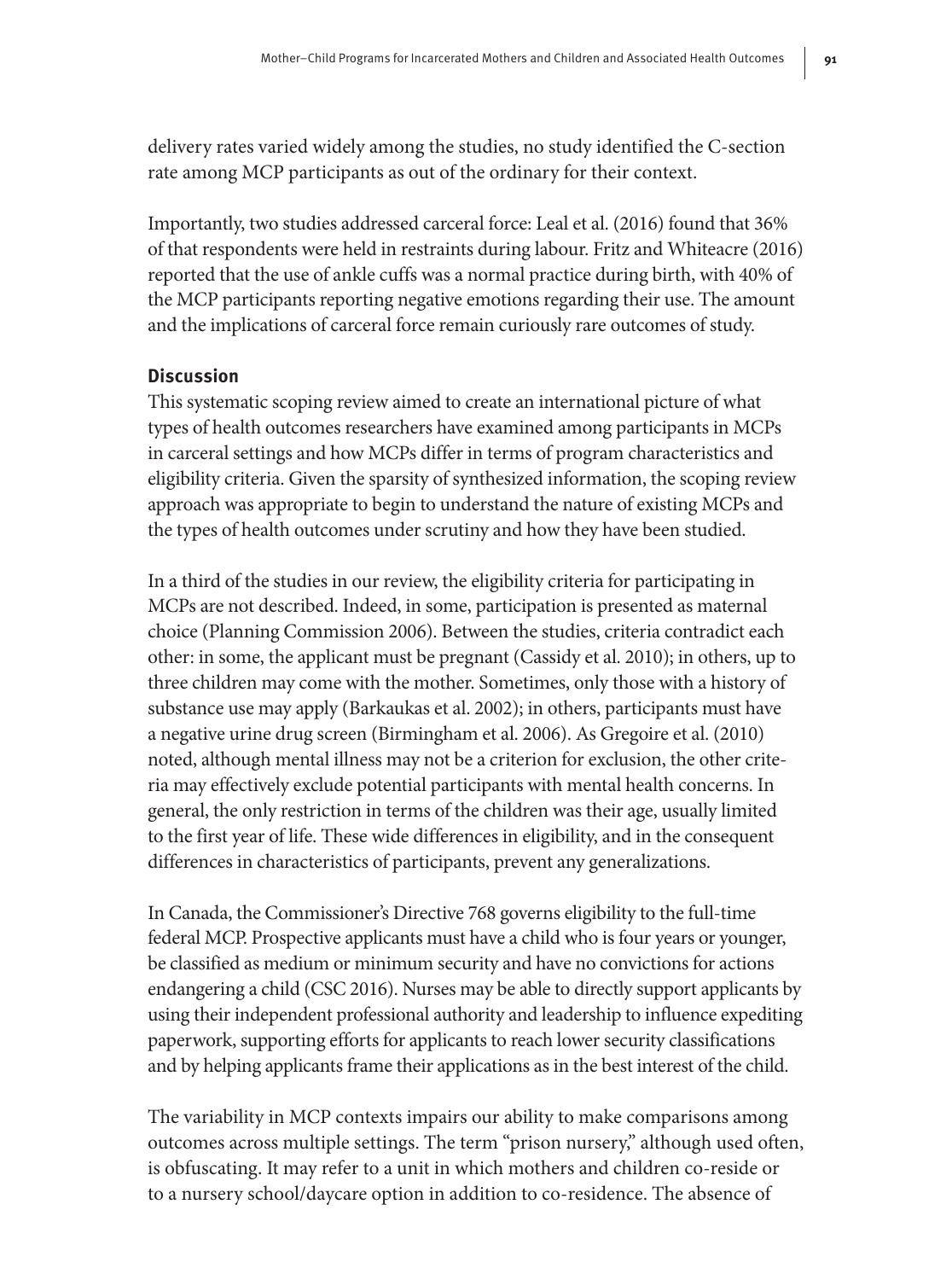day-care in settings where incarcerated women are required to work could be a deterrent to maternal willingness and ability to join the MCP. Baradon et al. (2008) found that mothers felt guilty about bringing their children into the prison environment. The potential negative implications for mother participants vis-à-vis other aspects of imprisonment and MCP participation must be disentangled from a presumption of benefit for all.

In Canada, there is no on-site day-care for the MCPs. Children are ineligible when they reach five years of age and are expected to attend school regularly (CSC 2016). Nurses who work in corrections in Canada must consider how balancing work and caregiving responsibilities and ubiquitous concerns for mothers is a strain for MCP participants, who lack flexibility, have next to no income and are also trying to fulfill institutional requirements for their eventual release.

Given the stigma criminalized mothers experience, we expected a greater focus on outcomes of the child over those of the mothers and were surprised to find more studies focused on mothers. We also expected more studies to examine health outcomes among both the mother and the child, as the pair is strongly connected in their experiences of health. The range of outcomes introduced in this review speak of the enormous complexity of creating a healthful environment within an institution.

We anticipated breastfeeding and healthy attachment as likely key outcomes to study; this expectation was confirmed by the review. The strong interest in infant development buttresses concerns we often hear that the prison environment is sterile and inadequately stimulating for children. Although limited, findings in this review demonstrate that developmental delay is not an overarching concern for MCP participants and, rather, that separation may increase anxiety.

The research reporting on health outcomes for children reflected a broad view of child health and considered the impact of physical infrastructure in the prisons, resources for gross and fine motor skills development and the presence of stimulating play items and recreational equipment in the prison (Jiménez and Palacios 2003; Planning Commission, Government of India 2004). Nurses should consider the complexity of healthy child development in their care and advocate for MCP participants. Future research should be conducted in collaboration with colleagues in early childhood education, social work, recreation therapy and other health disciplines.

Eight of the 27 studies explored how MCPs affect maternal and infant health in the perinatal period, that is, pregnancy, labour, birth, postpartum and neonatal outcomes. We questioned whether to include these studies at all, as they do not address outcomes associated with a child *living* with their mother. Thus, it is not the MCP that likely influences these health outcomes but rather prenatal incarceration and institutional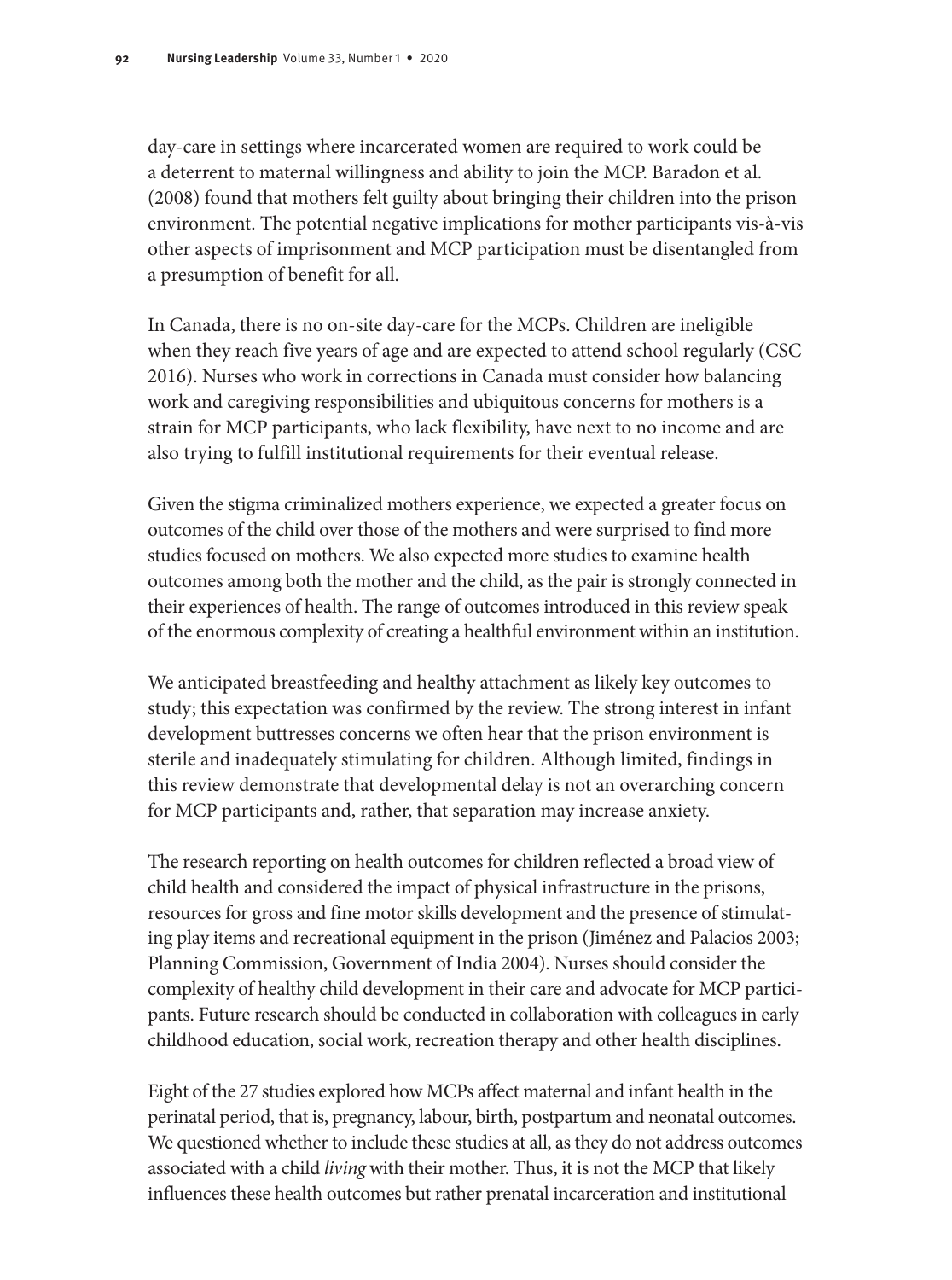accommodations for pregnancy, labour and birth. However, including these studies allows us to note, with concern, the greater focus on pregnancy and neonatal outcomes than longer term health outcomes for both mother and child, in or out of MCPs. Although giving birth in ankle cuffs is an extraordinary trauma, separation from one's child for their infancy is likely far harder to endure.

As might be expected, MCPs may have a greater influence on postpartum well-being than antenatally or during labour and birth. Fritz and Whiteacre (2016) found that prenatal, labour and delivery outcomes do not differ significantly between mothers who participated in MCP versus those who did not but that the mothers had differing postpartum experiences. MCP participants were less likely to experience trauma with separation from the infant and were more likely to breastfeed.

We were pleased to find that about one quarter of the studies in this review mentioned breastfeeding; in our earlier scoping review of maternal health outcomes of incarcerated women (Paynter et al. 2019), we critiqued the lack of attention to breastfeeding. Breastfeeding is recognized as a key determinant of maternal and infant well-being (Victora et al. 2016). Breastfeeding initiation, exclusivity and duration would be expected to be mediated by proximity and co-residence with the child. Although likely influencing breastfeeding outcomes among MCP participants, local cultural norms regarding breastfeeding were not examined in our scoping review.

Mental illness is both a common precursor to incarceration of women and a common complication of pregnancy and as such was unsurprisingly the most common outcome of study in the review. Seven studies examined indicators such as maternal depressive symptomatology, presence of psychiatric disorder and/ or receipt of treatment. Birmingham et al. (2006) noted that mothers who are deemed to have stable mental health may be more likely to be admitted to MCPs. However, high rates of depression, other psychiatric disorders and substance use found among MCP participants in the scoping review are unsurprising. In Canada, more than three quarters of federally incarcerated women have histories of mental illness, and two thirds have co-occurring substance use disorder or personality disorder (Office of the Correctional Investigator 2019). Almost half are prescribed psychotropic medication (Office of the Correctional Investigator 2016). Nurses can recognize not only the physiological value for infants to room in with their mothers during withdrawal from uterine substance exposure (Johnson 2020) but also for mothers to develop self-esteem and self-worth through uninterrupted bonding in the early infant period.

This review finds a lack of research related to MCPs in Canada, resulting in gaps in knowledge to inform policy making, clinical care and research. We recommend first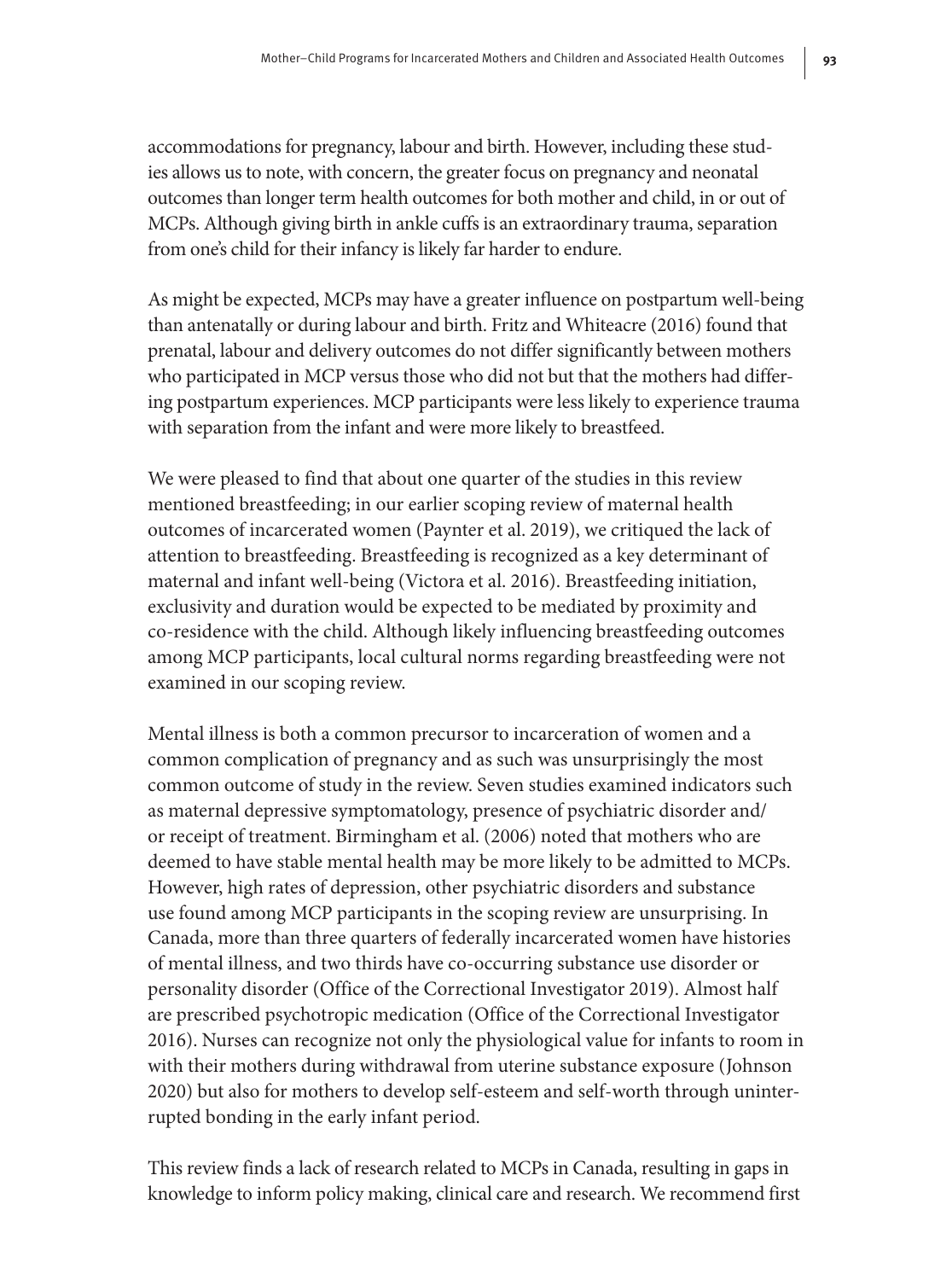and foremost a census. In Canada, neither CSC nor the Office of the Correctional Investigator systematically tracks or analyzes how many mothers and children are affected by maternal incarceration. To our knowledge, the health outcomes for criminalized mothers and their children under community supervision have also not received substantial study. This oversight requires immediate attention.

The *Bangkok Rules* require (1) a comprehensive health history when a woman is admitted to custody, (2) state responsibility for child well-being and (3) provision of equal access to women's healthcare in prison as is available in the community (UNODC 2011). We suggest that the aforementioned three health system indicators are minimal requirements for researchers to assess in evaluation of MCPs. Our scoping review identifies many others (Box 2).

| Box 2.                                                                                                                                                                                                                                                                                                                                                                                                                                                                                                                                                                                                                                                                       | Key health outcomes for participants in MCPs |  |  |
|------------------------------------------------------------------------------------------------------------------------------------------------------------------------------------------------------------------------------------------------------------------------------------------------------------------------------------------------------------------------------------------------------------------------------------------------------------------------------------------------------------------------------------------------------------------------------------------------------------------------------------------------------------------------------|----------------------------------------------|--|--|
| Reproductive health history<br>Current reproductive, physical and mental health needs<br>Breastfeeding and infant feeding<br>• Child and mother nutrition<br>$\bullet$ Infectious disease and immunization<br>• Maternal mental health: presence of psychiatric disorder or substance<br>use disorder, access to therapy, use of psychotropic medication<br>• Child development<br>• Child and mother attachment<br>Accidental injury<br>• Carceral force, restraints and maltreatment<br>Access to services: pediatric, perinatal, emergency, specialty, etc.<br>Oral hygiene and dental care<br>• Maternal satisfaction with MCP<br>Maternal self-esteem and self-efficacy |                                              |  |  |

From the perspective of clinical practice, the health outcomes listed in Box 2 inform what nurses must ensure are part of their support for incarcerated mothers and child health. Given that incarcerated women experience elevated rates of mental illness and substance use, nurses must ensure that MCP participants have access to comprehensive mental health and support for substance use disorder. Peripartum depression is a common complication of pregnancy and more predictable in a context of limited access to support, constant surveillance and restricted activities of daily living. Without adequate emotional support, MCP participants risk instability and challenges meeting institutional expectations and eligibility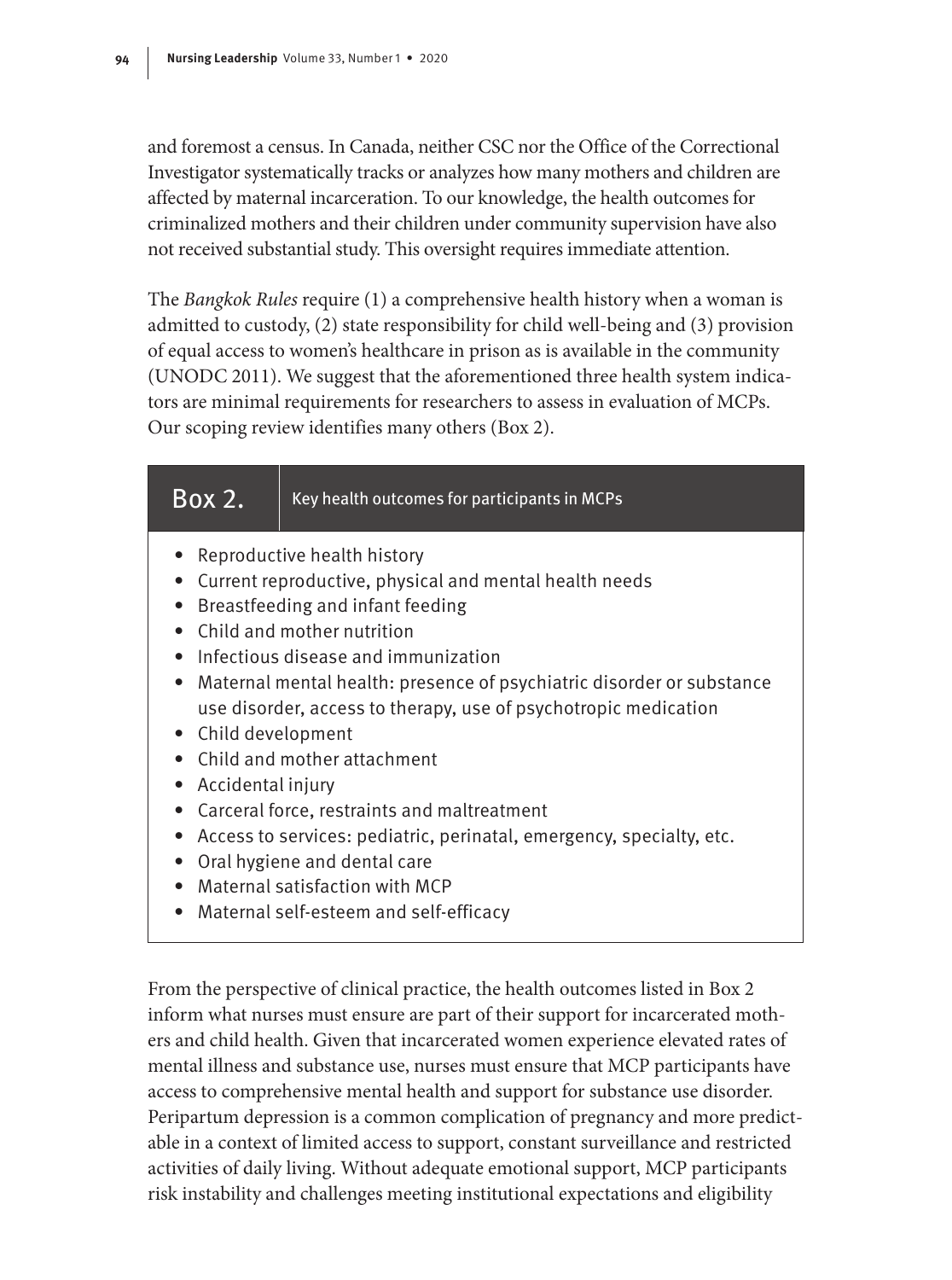requirements. Nurses have a critical role to play in providing trauma-informed mental healthcare and in advocating for access to additional resources, such as opioid replacement therapy, counselling by elders and talk therapy. Nurse confidence in the value of mothers and children being together could be important to supporting prospective MCP applicants.

Policy makers and administrative stakeholders for prisons for women in Canada and internationally must observe the *Bangkok Rules* (UNODC 2011) and the UN *Convention on the Rights of the Child* (United Nations Human Rights 1989) and permit mothers to parent their children wherever possible. They must recognize that if children are to be co-incarcerated, their complex needs in early childhood must be reliably met. In geographically large countries with small incarcerated populations, such as Canada, this could be exceedingly resource intensive. Non-carceral options for mothers and children must be explored rather than using resource intensity as a rationale to separate the dyad. From a professional position of trust and expertise in the evidence of maternal and child well-being, nurses can advocate for alternatives to incarceration. For participants in MCPs, nurses can advocate for respite and day care to support mothers' participation in required correctional programs and, training and employment to expedite release and facilitate community reintegration.

# **Limitations**

This review has limitations. The studies included in this review span five continents, providing limited information about areas that require in-depth monitoring and research with attention to local contexts. This review was restricted to articles published in English. Some of the studies are over 30 years old; contexts have changed drastically in that time. We did not assess study quality. Although many social and economic factors are known to be determinants of health, this review only includes research studies in which outcomes are described as health related by the study authors. The authors of this review recognize that trans and nonbinary parents may be imprisoned in facilities for men or women, and "mother" is a problematic term. Future research must include trans and nonbinary parents.

# **Conclusion**

This review maps the great variation in MCP eligibility criteria, program characteristics and outcomes of interest in studies examining maternal and child health associated with participation. It identifies key outcomes that nurses can apply to research, clinical practice and policy. We found no studies of health outcomes associated with the MCPs in Canada, and yet, every federal prison for women in Canada has an active program.

To justify continuation of, changes in or expansion of MCPs, high-quality research must inform decisions. The rising incarceration of women in Canada and globally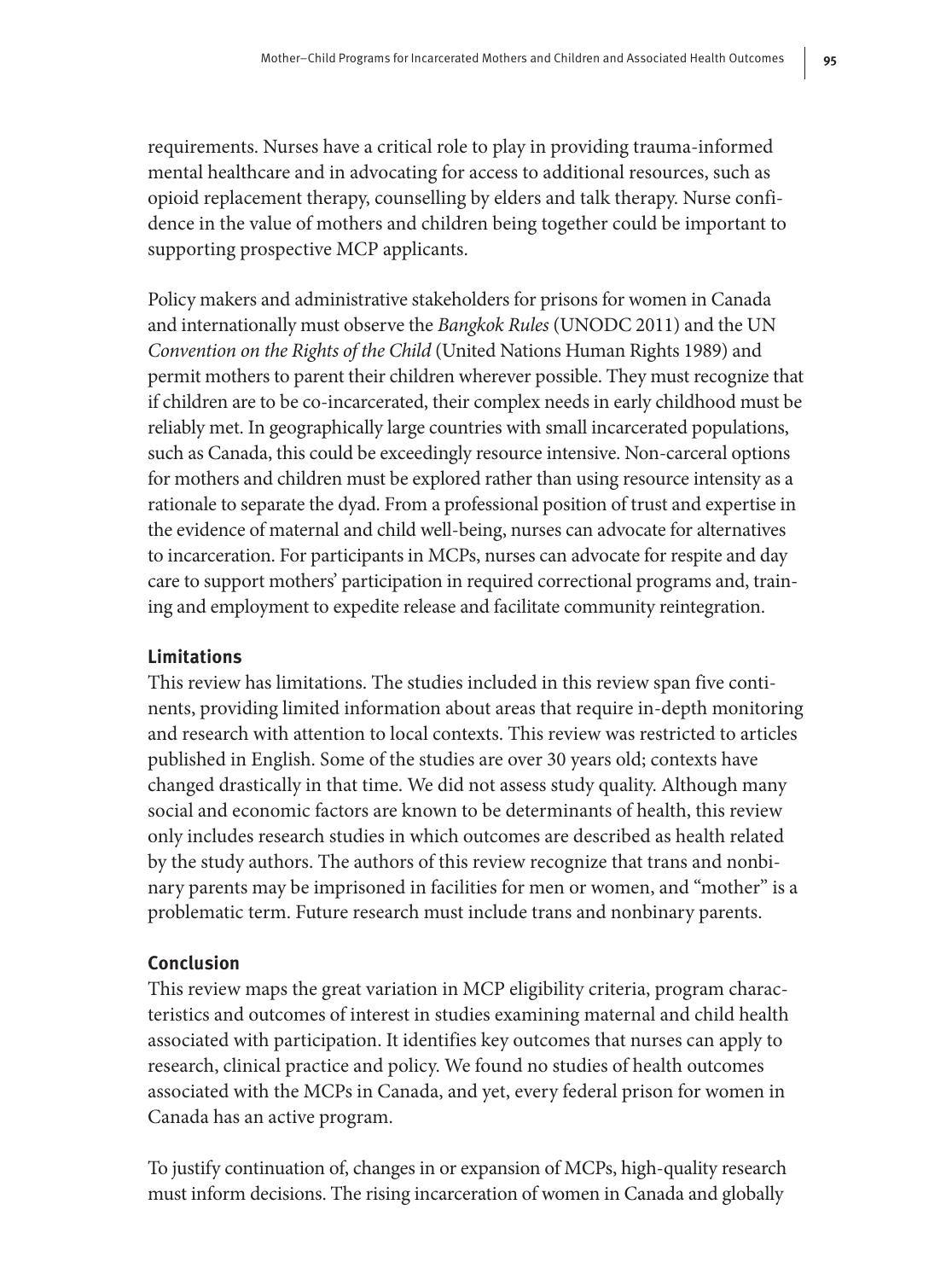(World Prison Brief 2017) is driving increasing concern about the well-being of affected children and consequent advocacy for MCPs. The paucity of evidence about the health benefits of MCPs suggests consideration should be given to alternatives to family incarceration and serious evaluation of variations among program options.

Nursing leaders should advocate for not only creative and extensive research, comprehensive care and policy in line with the *Bangkok Rules* but also alternatives to research, care and policy of incarceration for mothers and children together. Nurses can promote a vision of future mother–child dyad-centred research, care and policy that breaks down the prison walls.

#### **Acknowledgments**

Martha J. Paynter is supported by the Pierre Elliott Trudeau Foundation, Canadian Institutes of Health Research Doctoral Scholarship, Killam Pre-Doctoral Fellowship, Nova Scotia Research and Innovation Graduate Scholarship, Canadian Nurses Foundation – Alice Girard Award, Nova Scotia Health Research Foundation – Scotia Scholars Award and Canadian Foundation for Women's Health.

#### **Conflicts of Interest**

Martha Paynter is the volunteer president of the Board of Women's Wellness Within, a non-profit organization supporting criminalized women in the perinatal period in Nova Scotia. There are no financial conflicts to declare for any of the authors.

*Correspondence may be directed to: Martha Paynter, School of Nursing, Forrest Building, Dalhousie University, PO Box 15000, 5869 University Avenue, Halifax, NS B3H 4R2. She can be reached by phone at 902-292-7082. Her email is mpaynter@dal.ca.*

#### **References**

Al Salami, A., M. Al Halabi, I. Hussein and M. Kowash. 2018. Oral Health Status of Pre-School Children of Incarcerated Mothers in United Arab Emirates Prison Nurseries and Oral Health Knowledge and Attitudes of Their Caregivers. *European Archives of Paediatric Dentistry* 19(4): 255–66. doi:10.1007/s40368-018-0354-8.

Baradon, T., P. Fonagy, K. Bland, K. Lénárd and M. Sleed. 2008. New Beginnings – An Experience-Based Programme Addressing the Attachment Relationship between Mothers and Their Babies in Prisons. *Journal of Child Psychotherapy* 34(2): 240–58. doi:10.1080/00754170802208065.

Barkauskas, V., L. Low and S. Pimlott. 2002. Health Outcomes of Incarcerated Pregnant Women and Their Infants in a Community-Based Program. *Journal of Midwifery and Women's Health* 47(5): 371–79. doi:10.1016/s1526-9523(02)00279-9.

Birmingham, L., D. Coulson, M. Mullee, M. Kamal and A. Gregoire. 2006. The Mental Health of Women in Prison Mother and Baby Units. *Journal of Forensic Psychiatry & Psychology* 17(3): 393–404. doi:10.1080/14789940600738442.

Borelli, J. L., L. Goshin, S. Joestl, J. Clark and M.W. Byrne. 2010. Attachment Organization in a Sample of Incarcerated Mothers: Distribution of Classifications and Associations with Substance Abuse History, Depressive Symptoms, Perceptions of Parenting Competency and Social Support. *Attachment & Human Development* 12(4): 355–74. doi:10.1080/14616730903416971.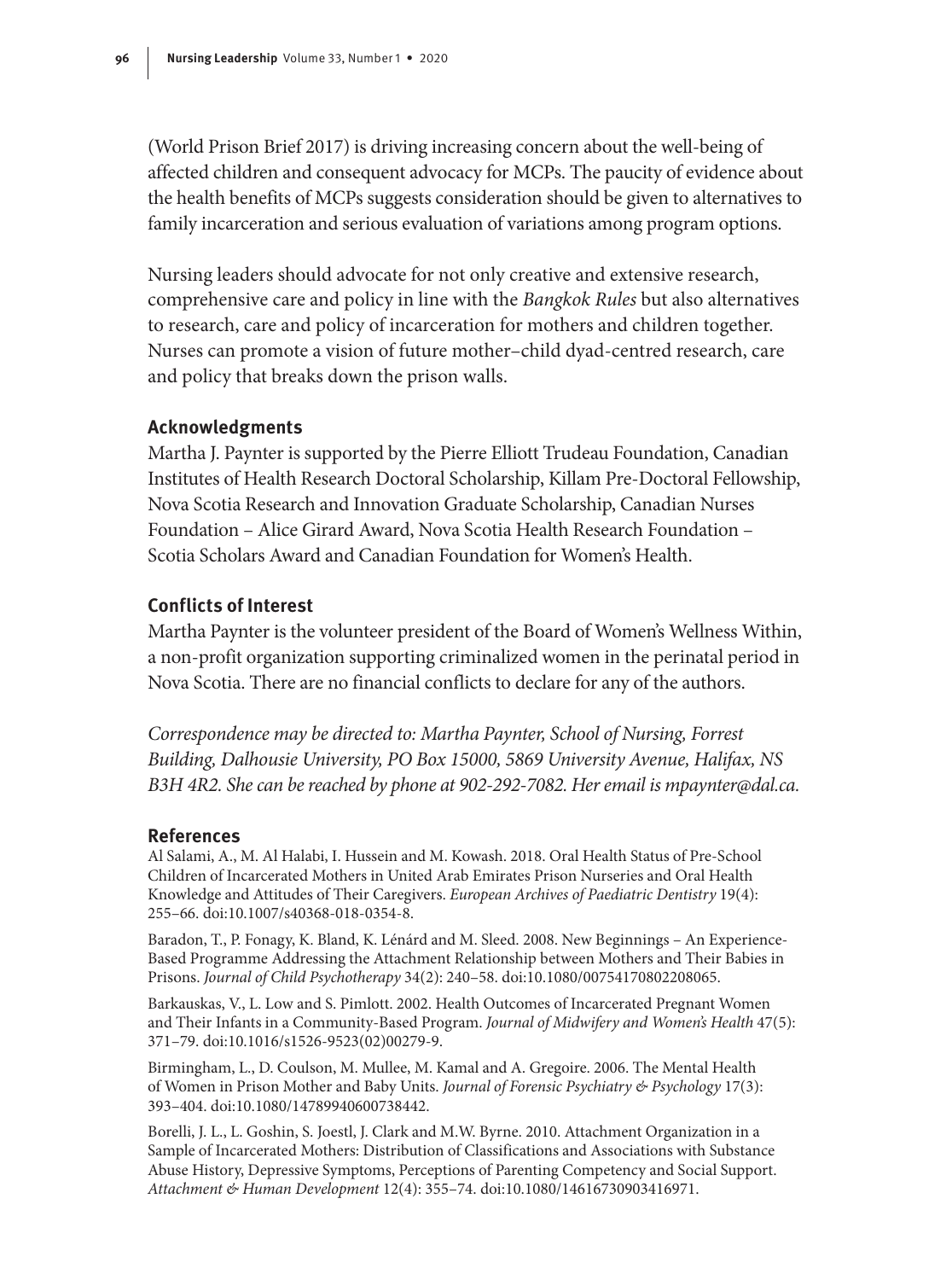Brennan, S. 2014. Canada's Mother-Child Program: Examining Its Emergence, Usage and Current State. *Canadian Graduate Journal of Sociology and Criminology* 3(1): 11–33. doi:10.15353/cgjsc-rcessc.v3i1.84.

Byrne, M.W., L.S. Goshin and S.S. Joestl. 2010. Intergenerational Transmission of Attachment for Infants Raised in a Prison Nursery. *Attachment & Human Development*, 12(4): 375–93. doi: 10.1080/14616730903417011.

Carlson, J. 2001. Prison Nursery 2000: A Five-Year Review of the Prison Nursery at the Nebraska Correctional Center for Women. *Journal of Offender Rehabilitation* 33(3): 75–97. doi:10.1300/ J076v33n03\_05.

Cassidy, J., Y. Ziv, B. Stupica, L. Sherman, H. Butler, A. Karfgin et al. 2010. Enhancing Attachment Security in the Infants of Women in a Jail-Diversion Program. *Attachment & Human Development* 12(4): 333–53. doi:10.1080/14616730903416955.

Catan, L. 1989. The Development of Young Children in Prison Mother and Baby Units. *Research Bulletin* 26: 9–12.

Chambers, A.N. 2009. Impact of Forced Separation Policy on Incarcerated Postpartum Mothers. *Policy, Politics, & Nursing Practice* 10(3): 204–11. doi:10.1177/1527154409351592.

Condon, M.C. 2017. Early Relational Health: Infants' Experiences Living with Their Incarcerated Mothers. *Smith College Studies in Social Work* 87(1): 5-25. doi:10.1080/00377317.2017.1246218.

Correctional Service Canada (CSC). 2016. Commissioner's Directive: Institutional Mother-Child Program. Retrieved March 31, 2020. [<https://www.csc-scc.gc.ca/politiques-et-lois/768-cd-en.shtml](https://www.csc-scc.gc.ca/politiques-et-lois/768-cd-en.shtml)>.

Craig, S.C. 2009. A Historical Review of Mother and Child Programs for Incarcerated Women. *The Prison Journal* 89 (1-suppl): 35S–53S. doi:10.1177/0032885508329768.

Dolan, R.M., L. Birmingham, M. Mullee and A. Gregoire. 2013. The Mental Health of Imprisoned Mothers of Young Children: A Follow-Up Study. *Journal of Forensic Psychiatry & Psychology* 24(4): 421–39. doi:10.1080/14789949.2013.818161.

Dolan R., M. Hann, D. Edge and J. Shaw. 2019. Pregnancy in Prison, Mental Health and Admission to Prison Mother and Baby Units. *The Journal of Forensic Psychiatry & Psychology* (30)3: 448–66. doi: 10.1080/14789949.2019.1586978.

Eloff, I. and M. Moen. 2003. An Analysis of Mother–Child Interaction Patterns in Prison. *Early Child Development and Care* 173(6): 711–20. doi:10.1080/0300443032000103070.

Farrell MacDonald, S., R. Gobeil, S. Biro, M. Ritchie and J. Curno. 2015. *Women Offenders, Substance Use, and Behaviour (Research Report R358)*. Correctional Service of Canada.

Ferrara, P., A. Gatto, A. Nicoletti, V. Emmanuele, A. Fasano and V. Currò. 2009. Health Care of Children Living with Their Mother in Prison Compared with the General Population. *Scandinavian Journal of Public Health* 37(3): 265–72. doi:10.1177/1403494808101839.

Freitas, A.M., A.R. Inácio and L. Saavedra. 2016. Motherhood in Prison: Reconciling the Irreconcilable. *The Prison Journal* 96(3): 415–36. doi:10.1177/0032885516635129.

Fritz, S. and K. Whiteacre. 2016. Prison Nurseries: Experiences of Incarcerated Women During Pregnancy. *Journal of Offender Rehabilitation* 55(1): 1–20. doi:10.1080/10509674.2015.1107001.

Glaze, L.E. and L.M. Maruschuk. 2010. *Bureau of Justice Statistics Special Report: Parents in Prison and Their Minor Children*. US Department of Justice.

Goshin, L. 2015. Ethnographic Assessment of an Alternative to Incarceration for Women with Minor Children. *American Journal of Orthopsychiatry* 85(5): 469–82. doi:10.1037/ort0000097.

Goshin, L. and M. Byrne. 2009. Converging Streams of Opportunity for Prison Nursery Programs in the United States. *Journal of Offender Rehabilitation* 48(4): 271–95. doi:10.1080/10509670902848972.

Goshin, L.S., J.A. Arditti, D.H. Dallaire, R.J. Shlafer and A. Hollihan. 2017. An International Human Rights Perspective on Maternal Criminal Justice Involvement in the United States. *Psychology, Public Policy, and Law* 23(1): 53–67. doi:10.1037/law0000101.

Goshin, L.S., M.W. Byrne and B. Blanchard-Lewis. 2014. Preschool Outcomes of Children Who Lived as Infants in a Prison Nursery. *The Prison Journal* 94(2): 139–58. doi:10.1177/0032885514524692.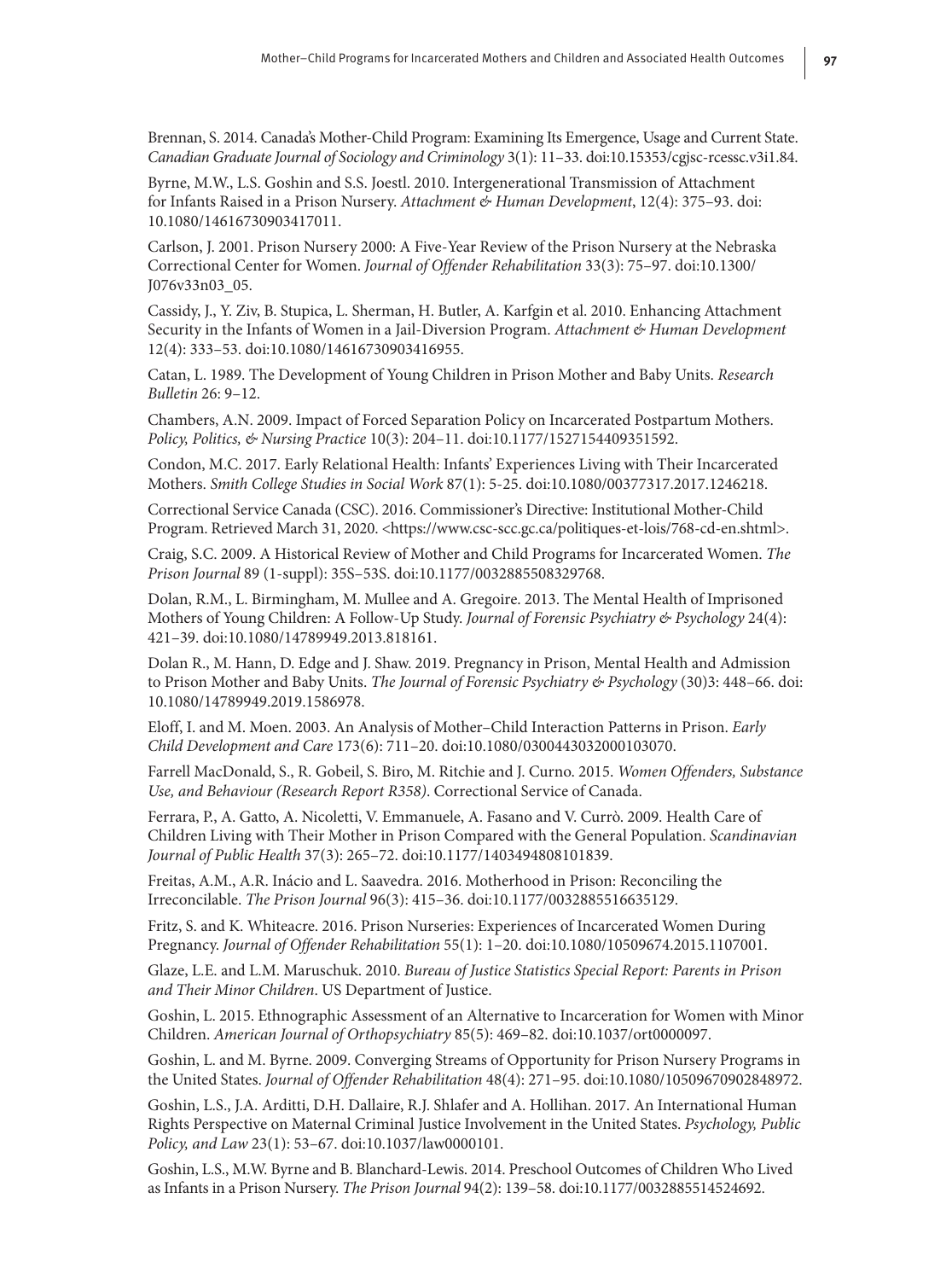Gregoire, A., R. Dolan, L. Birmingham, M. Mullee and D. Coulson. 2010. The Mental Health and Treatment Needs of Imprisoned Mothers of Young Children. *Journal of Forensic Psychiatry & Psychology* 21(3): 378–92. doi:10.1080/14789940903294317.

Jiménez, J.M. and J. Palacios. 2003. When Home is in Jail: Child Development in Spanish Penitentiary Units. *Infant and Child Development* 12(5): 461–74. doi:10.1002/icd.325.

Joanna Briggs Institute. 2019. *JBI Reviewer's Manual*. Retrieved November 15, 2019. [<https://wiki.](https://wiki.joannabriggs.org/display/MANUAL) [joannabriggs.org/display/MANUAL>](https://wiki.joannabriggs.org/display/MANUAL).

Johnson, A. 2017. The Benefits of Prison Nursery Programs: Spreading Awareness to Correctional Administrators through Informative Conferences and Nursery Program Site Visits. *WR Journal (9)*. Retrieved November 15, 2019. [<http://www.bu.edu/writingprogram/journal/past-issues/issue-9/](http://www.bu.edu/writingprogram/journal/past-issues/issue-9/johnson/) [johnson/](http://www.bu.edu/writingprogram/journal/past-issues/issue-9/johnson/)>.

Johnson, P. 2020. Rooming In: Keeping Substance-Using Mothers and Their Babies Together. *The British Columbia Centre on Substance Use*. Author.

Jones, C. and R. Seabrook. 2017. The New Jane Crow: Mass Incarceration and the Denied Maternity of Black Women. *Race, Ethnicity and Law* 22: 135–54. doi:10.1108/S1521-613620170000022011.

Jones, M.S., M.G.F. Worthen, S.F. Sharp and D.A. McLeod. 2018. Bruised Inside Out: The Adverse and Abusive Life Histories of Incarcerated Women as Pathways to PTSD and Illicit Drug Use. *Justice Quarterly* 35(6): 1004–29. doi:10.1080/07418825.2017.1355009.

Kouyoumdjian, F., A. Schuler, F.I. Matheson and S.W. Hwang. 2016. Health Status of Prisoners in Canada. *Canadian Family Physician* 62(3): 215–22. Retrieved March 31, 2020. [<https://www.ncbi.](https://www.ncbi.nlm.nih.gov/pmc/articles/PMC4984599/) [nlm.nih.gov/pmc/articles/PMC4984599/](https://www.ncbi.nlm.nih.gov/pmc/articles/PMC4984599/)>.

Kutuk, M., E. Altintas, A. Tufan, G. Guler, B. Aslan, N. Aytan et al. 2018. Developmental Delays and Psychiatric Diagnoses are Elevated in Offspring Staying in Prisons with Their Mothers. *Scientific Reports* 8(1): 1856. doi:10.1038/s41598-018-20263-x.

Leal, M., B. Ayres, A. Esteves-Pereira, A. Sánchez and B. Larouzé. 2016. Nascer na prisão: Gestação e parto atrás das grades no Brasil. *Ciência & Saúde Coletiva* 21(7): 2061–70. doi:10.1590/1413- 81232015217.02592016.

Lennon, A. 1992. Infants in Prison: A Study of the Health Status of Babies Incarcerated with Their Mothers at a Maximum Security Correctional Facility. *Proquest Dissertations and Theses.* Author.

Luke, K.P. 2002. Mitigating the Ill Effects of Maternal Incarceration on Women in Prison and their Children. *Child Welfare* 81(6): 929–48.

McCampbell, S. 2005, April. *The Gender-Responsive Strategies Project: Jail Applications*. U.S. Department of Justice, National Institute of Corrections. Retrieved November 15, 2019. <[https://](https://www.prearesourcecenter.org/sites/default/files/library/16genderresponsivestrategiesjail.pdf) [www.prearesourcecenter.org/sites/default/files/library/16genderresponsivestrategiesjail.pdf>](https://www.prearesourcecenter.org/sites/default/files/library/16genderresponsivestrategiesjail.pdf).

Miller, K. 2017. Canada's Mother-Child Program and Incarcerated Aboriginal Mothers: How and Why the Program is Inaccessible to Aboriginal Female Offenders. *Canadian Family Law Quarterly* 37(1): 1–23.

Moher, D., A. Liberati, J. Tetzlaff, D.G. Altman and The PRISMA Group. 2009. Preferred Reporting Items for Systematic Reviews and Meta-Analyses: The PRISMA Statement. *PLoS Medicine* 6(7): e1000097. doi:10.1371/journal.pmed.1000097.

Murray, J., D.P. Farrington and I. Sekol. 2012. Children's Antisocial Behavior, Mental Health, Drug Use, and Educational Performance after Parental Incarceration: A Systematic Review and Meta-Analysis. *Psychological Bulletin* 138(2): 175–210. doi:10.1037/a0026407.

Office of the Correctional Investigator. 2016. *Annual Report of the Office of the Correctional Investigator 2015-2016*. Retrieved November 15, 2019. [<https://www.oci-bec.gc.ca/cnt/rpt/annrpt/](https://www.oci-bec.gc.ca/cnt/rpt/annrpt/annrpt20152016-eng.aspx) [annrpt20152016-eng.aspx](https://www.oci-bec.gc.ca/cnt/rpt/annrpt/annrpt20152016-eng.aspx)>.

Office of the Correctional Investigator. 2019. *Office of the Correctional Investigator Annual Report 2018-2019*. Retrieved March 10, 2020. [<https://www.oci-bec.gc.ca/cnt/rpt/annrpt/annrpt20182019](https://www.oci-bec.gc.ca/cnt/rpt/annrpt/annrpt20182019-eng.aspx#s7) [eng.aspx#s7>](https://www.oci-bec.gc.ca/cnt/rpt/annrpt/annrpt20182019-eng.aspx#s7).

Office of the Parliamentary Budget Officer. 2018. *Update on Costs of Incarceration*. Retrieved November 15, 2019. [<http://publications.gc.ca/collections/collection\\_2018/dpb-pbo/YN5-152-2018-eng.pdf](http://publications.gc.ca/collections/collection_2018/dpb-pbo/YN5-152-2018-eng.pdf)>.